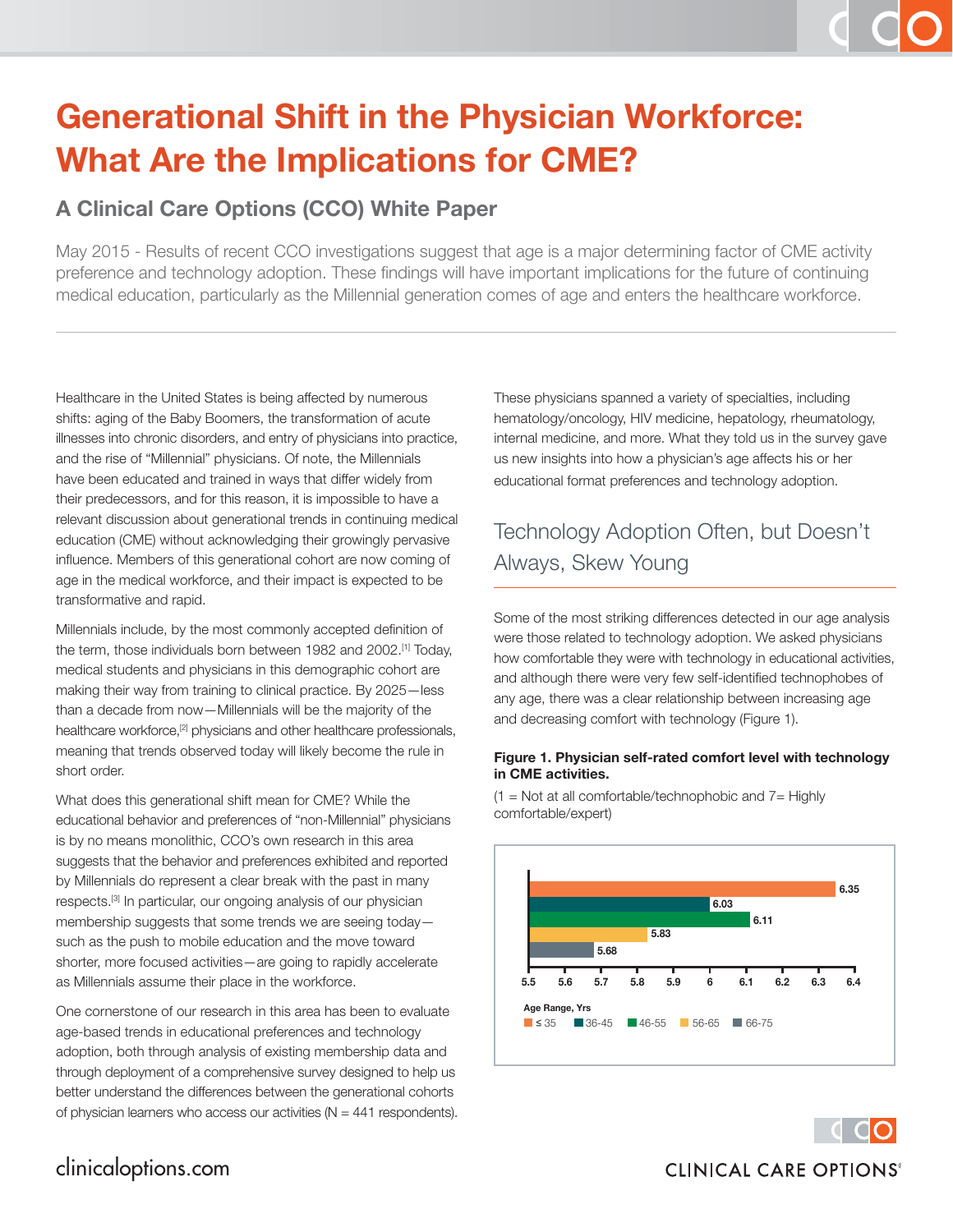Moreover, our data suggest the shift toward mobile education is heavily driven by the younger demographic. For example, nearly 70% of the youngest physicians reported using a smartphone for educational activities vs approximately 25% for the oldest physicians (Figure 2).

Indeed, it appears that mobile platform education (ie, apps and mobile-optimized Web sites)—not the Internet itself—is the Great Divide between generations in terms of CME. Whereas all age groups reported being comfortable with Internet-based CME (mean scores of 6+ out of 7), there was a wide gap between younger and older physicians in their comfort level with mobile CME (6.48 vs 4.68 for the youngest and oldest cohorts, respectively).

Even more telling were the results when we asked physicians to indicate their "go to" device or platform for accessing patient care information. For physicians younger than 35 years of age, the smartphone was cited as the primary device; in every other age group, the desktop computer still dominated (Figure 3).

That's not to say older physicians are avoiding mobile entirely; in fact, even though the absolute numbers were relatively small, there were many more 56 to 75 year olds who reported a tablet as their "go to" device vs younger age groups. (Even so, as shown in Figure 2, tablet use is substantially higher overall among the youngest physicians.)

#### **Figure 2. Physician responses to the question, "how do you currently access CME activities?"**



#### **Figure 3. Primary device physician report using to look up patient care information.**



## Online Formats: Preferences Vary by Physician Age

We also asked physicians to rate the relative value of different types of online activities. Point-of-care resources were ranked highly by all age groups (mean of 5.43 points out of 7, which was the highest rating of any online format). However, for all other online activities, there was at least a trend in each case whereby younger physicians ranked them higher.

For example, we asked younger physicians (aged younger than 35 years) how they liked interactive patient cases that branch in different directions (as pioneered by CCO's "Interactive Case Challenge" series). The youngest physicians rated them highly, at a mean of 5.6 out of 7 points, on average. However, that score dropped considerably in older age cohorts (Figure 4). Likewise, younger physicians reported the highest scores for online decision support tools (like CCO's "Expert Insight" tool series), as well as on-demand lectures with slides and user polling (such as CCO's Interactive Virtual Presentations), with a clear downward age-based trend for each.

**The move to mobile education and short, focused activities will rapidly accelerate as Millennial physicians enter the healthcare workforce.**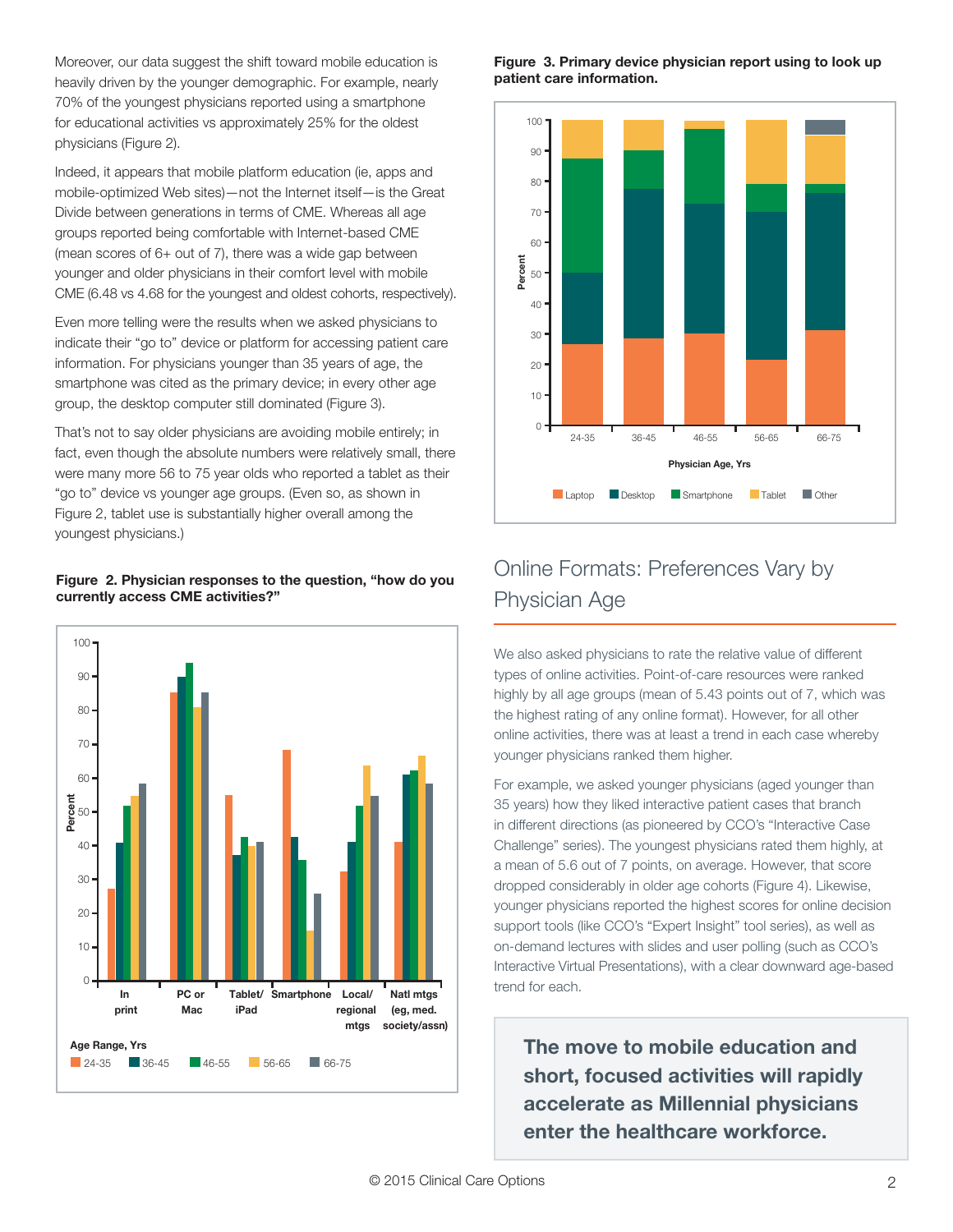

## Live Formats: Where Millennials Are (and Aren't)

Our data suggest that younger physicians (aged younger than 35 years) are somewhat less likely to access CME activities via national meetings ( $\sim$  40% vs  $\sim$  60% for every other age group). Likewise, only approximately 30% of the youngest physicians report they use local and regional meetings to access CME; that figure peaks above 60% in 56- to 65-year-old physicians.

**One size does not fit all. Each physician has a unique preference for technology type and program** format that cannot be defined simply **by age alone, with the exception of the Millennials' strong preferences for accessible education on smartphones and tablets.**

**Figure 4. Physician-reported likelihood to participate in:** Beyond that, we do not see so many age-based trends in terms of preference for different "live," in-person formats. However, "live" real-time Webinars do illustrate an interesting trend: The youngest physicians are quite excited about this format, with a mean of 5.3 on a scale of 1 to 7. Physicians aged 36-55 years still give Webinars a respectable rating at a mean of approximately 4.7 out of 7, but that is followed by a large drop-off to approximately 4 out of 7 for physicians in the 56- to 75-year-old age range.

## Print's Not Dead . . . But Its Days Seem Numbered

In terms of preference for print vs online, our data suggest that all groups tend to look less favorably on print. Looking beyond preference to actual self-reported utilization, only 25% of the youngest physicians said they access CME in print-based format vs nearly 60% for the oldest physicians.

#### Activity Duration: Is Shorter Better?

Conventional wisdom says that younger physicians, as a consequence of growing up and training in an on-demand, data-at-your-fingertips world, will expect shorter educational activities honed down to the essentials needed to manage the patient in front of them. Although there is some truth to that, CCO data suggest that when it comes to traditional CME activities, age-based preferences regarding activity duration may be a bit more nuanced.

On the one hand, we did indeed see that younger physicians gave concise (eg, 1000 words) CME texts the highest rating of any age group, whereas they rated comprehensive CME texts (eg, 10,000 words) the lowest. That gives credence to the supposition that younger physicians are demanding shorter and more focused activities. That said, all age groups had a relatively high opinion of concise CME texts overall, which suggests that being busy and time pressed is hardly a phenomenon unique to younger physicians.

Likewise, physicians 35-45 years of age reported preference for very short (ie, < 15 minutes) durations for online, text-based activities and for interactive clinical decision making resources (such as CCO's online "Expert Insight" tools). That's shorter than average on both counts, since most physicians (ie, all age groups) said they preferred durations of up to 30 minutes for those activities.

Of interest, however, those in the youngest group (aged younger than 35 years) were most likely to report they preferred somewhat longer online activities (up to 45 minutes) regarding live Webcasts, interactive tools, and self-paced on-demand activities featuring audio and/or video. One possible interpretation of this is that the youngest physicians may be less sure of their competence than more seasoned physicians. In other words, they are willing to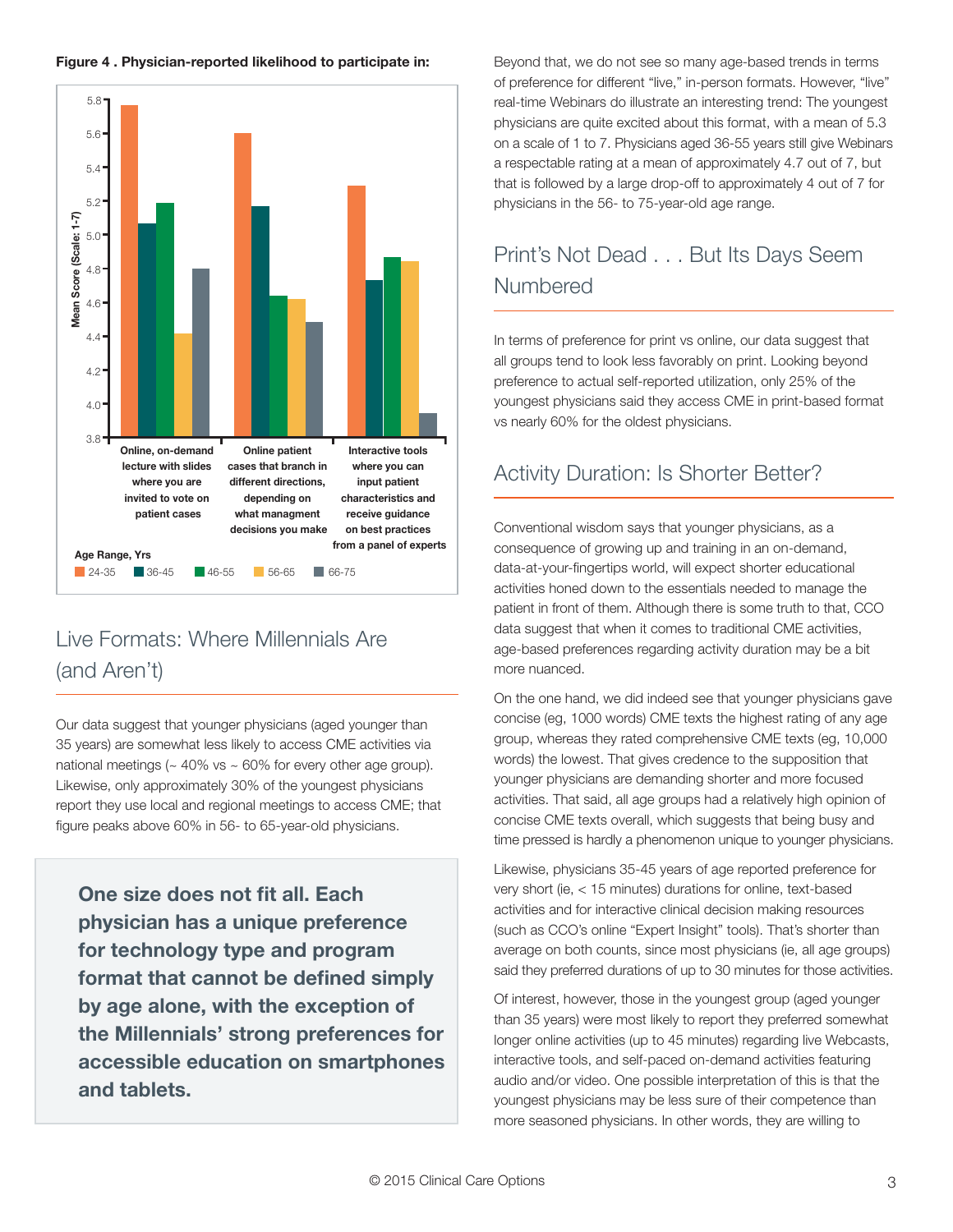commit more time to Webcasts and audio/video-based activities because they feel they still have a lot to learn about treating patients. By contrast, the 35 to 45 year olds may feel as though they have reached a certain level of competence and that, as a result, "short and sweet" activities are more attractive.

Beyond that, we did not detect much difference between age groups in terms of preferred activity duration, although older physicians (66-75 years of age) most often said they preferred 60-120 minutes for live activities ancillary to medical meetings (overall, the most common response was 46-60 minutes).

## Educational Entertainment: How Important Is It?

Younger physicians were somewhat more likely to agree that CME needs to be entertaining to be effective, at a mean of 5.1 points out of 7, which was the highest-ranking compared with older age groups. Support trended downward in a linear fashion to a low of 3.5 out of 7 in the oldest age group. Thus, while younger age groups do tend to report a somewhat higher appreciation for entertainment aspects of education, the overall impact of this approach is unclear in terms of how valuable it might be in an educational intervention.

#### The Relative Importance of Obtaining CME Credit

An additional observation is that obtaining CME credit is less of a motivating factor for younger physicians. Younger physicians were more likely to report that ability to claim CME credit was not the key reason they participated in CME. Likewise, younger physicians were less likely to use point-of-care resources for earning credit (despite being heavy users of those point-of-care resources).

## Conference Coverage CME: How Different Generations Value It

Another CCO study was conducted as a retrospective generational analysis of a membership survey that was designed to gain insights on the value of conference coverage to practicing clinicians ( $N = 741$  respondents).<sup>[4]</sup> In our analysis, "years in practice" was used as a surrogate for age to look for trends that could corroborate or refute our findings in the generational survey.

In this analysis, we found that "younger" (ie, newer-to-practice) users tended to favor the components of our Conference Coverage that focus primarily on "application to practice"; namely, commentaries and certified activities that feature Expert Analysis of conference data. A full 60% of learners in practice 0-5 years said they found these activities highly valuable, down to a low of 41% for those in practice 30 or more years.

## Study Implications for the Future of CME

Taken together, our findings suggest that age can be a predictor of physician preferences regarding education and technology, particularly when it comes to the younger, so-called Millennial physicians who are increasingly comprising a larger proportion of the physician workforce.

Although some of our findings challenge often-espoused notions about age and technology use/adoption, others confirm that there are age-associated preferences for various activity lengths and formats. Younger physicians reported much higher levels of technology comfort and adoption as well as higher levels of preference for certain online activities.

**If CME activities are to mirror the educational experience of Millennials, then they should be focused on easily retrieved, concise, and well-integrated clinical information/learning that is accessible on smartphones and tablets and comprehensive enough to be customizable to each physician's learning needs.**

In particular, point-of-care resources have conditioned Millennial physicians to expect concise and relevant clinical information and answers at their fingertips, at the time they need it. Thus, if CME activities are to mirror the educational experience of Millennials, then they should be focused on easily retrieved, concise, and well integrated clinical learning that is accessible on smart phones and tablets, and comprehensive enough to be customizable to each physician's learning needs.

These results suggest that CME professionals should recognize that educational format and associated technology requirements may affect the appeal and/or the adoption of any given activity. Of note, all survey respondents were members of the CCO Web site and therefore already technology adopters in CME. We found it very compelling to see such marked differences in preferences and styles of learning within this "adopter" group.

One word of caution is that no "generation" of physicians is monolithic in their educational preferences or levels of technology adoption. Age is just one factor, while personality is another;